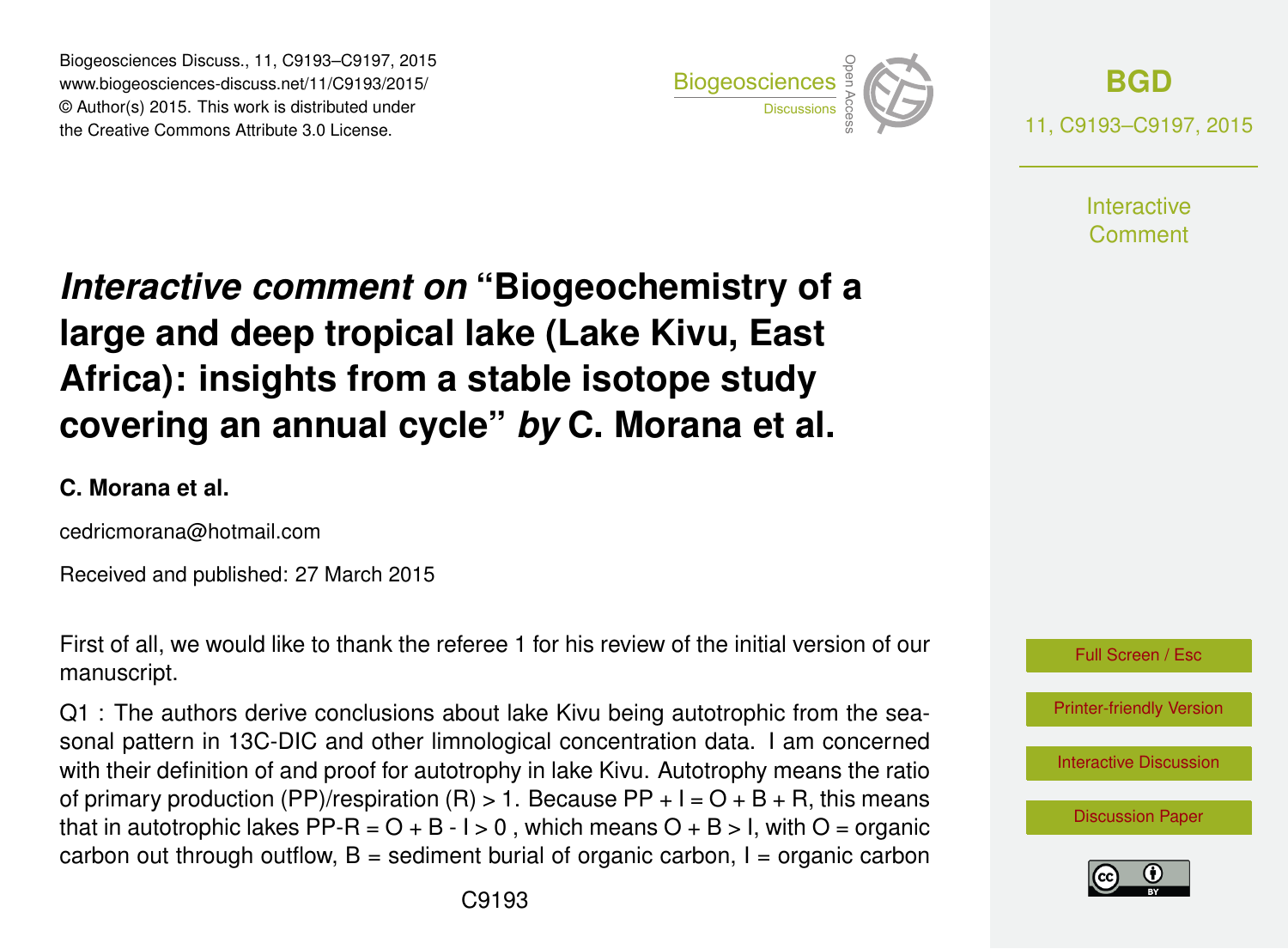inputs from catchment (allochthonous carbon). Please note that from the equations it follows that autotrophy means that the ratio of  $PP / I (=$  autochthonous / allochthonous carbon inputs) > R  $/(O + B)$ . Therefore, true autotrophy cannot be demonstrated (or refuted) by the results shown in this paper. At best you can say from the results, it seems likely the lake is autotrophic.

REPLY : The seasonal pattern in  $\delta$ 13C-DIC we reported in this study is an additional evidence that adds to other arguments (gathered from DIC mass balance calculation, see Borges et al. 2014 ; or phytoplankton and bacterial processes measurements, see Morana et al. 2014). Together, these multiple lines of evidences strongly support the conclusion that the mixolimnion of Lake Kivu is net autotrophic.

According to the reviewer's equation, the lake would be autotrophic (PP-R  $>$  0) if O +  $B > I$ . The organic carbon inputs from the catchment (I) in Lake Kivu have been estimated at different periods of the year (rainy or dry season). These data were recently published in Borges et al. (2014). We cited this paper and provided an estimation of I (0.7-3.3 mmol m-2 d-1) line 25 of page 17237 in the initial version of our manuscript. Sediment trap mooring (with traps at 50, 90, 130, and 172 m ; i.e. at the bottom and below the mixolimnion) have been deployed in Lake Kivu (see Pasche et al. 2010) to measure the rate of organic carbon burial (B). In their study, Pasche et al. (2010) reported an averaged B of 9.4 mmol m-2 d-1 for the period 2006-2008, that would be much higher than I (0.7-3.3 mmol m-2 d-1). Preliminary data gathered in 2012-2013 in parallel to this study appear to support the estimate of Pasche et al. (2010). The only outflow of Lake Kivu is the Ruzizi river. Based on the long term discharge average of Ruzizi (83.2 m3 s-1), the average POC and DOC in surface waters of (0.04 and 0.2 mmol/L) and lake's surface area (2322 km2), O can be evaluated at 0.7 mmol m-2 d-1. Hence,  $Q + B = 0.7 + 9.4 > 0.7 - 3.3$  (mmol m-2 d-1). We tried to improve the clarity of text in the revised version of our manuscript, the discussion section dealing with the  $\delta$ 13C-DIC dynamic now reads : "Primary producers preferentially incorporate the lighter isotope (12C) into the biomass with the consequence that the heavier isotope

### **[BGD](http://www.biogeosciences-discuss.net)**

11, C9193–C9197, 2015

**Interactive Comment** 

Full Screen / Esc

[Printer-friendly Version](http://www.biogeosciences-discuss.net/11/C9193/2015/bgd-11-C9193-2015-print.pdf)

[Interactive Discussion](http://www.biogeosciences-discuss.net/11/17227/2014/bgd-11-17227-2014-discussion.html)

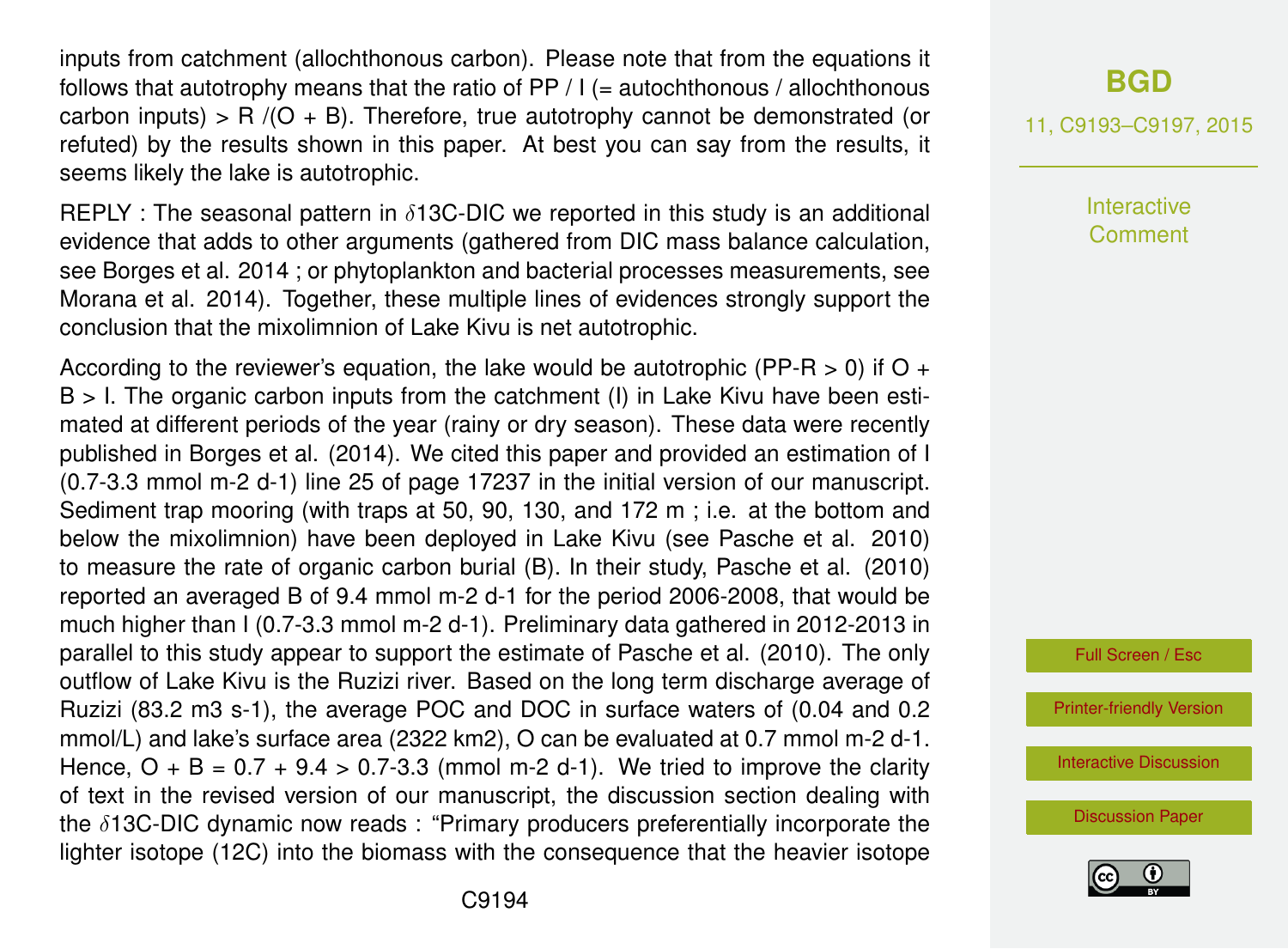(13C) accumulates into the DIC pool, whereas mineralization releases 13C-depleted CO2 from the OM being respired, into the DIC pool. Therefore, increasing primary production leads to higher δ13C-DIC but increasing respiration should tend to decrease  $\delta$ 13C-DIC (Bade et al. 2004). For instance, several studies conducted in temperate lakes have reported a significant increase in  $\delta$ 13C-DIC during summer, resulting from primary production (Herczeg 1987, Hollander & McKenzie 1991). In Lake Kivu, the  $\delta$ 13C-DIC increased linearly with time during the stratified rainy season, deviating gradually from the  $\delta$ 13C-DIC value expected if the DIC pool was at equilibrium with the atmospheric CO2 (∼ 0.49 ‰. It appears unlikely that this linear isotopic enrichment of the DIC pool would be due to physical processes : the  $\delta$ 13C-DIC signature of the DIC input from the inflowing rivers (Borges et al. 2014) and deep waters (Fig. 3a) was indeed lower than the measured  $\delta$ 13C-DIC in the mixed layer. Therefore, biological processes (i.e. photosynthetic CO2 uptake) would be responsible of the isotopic enrichment of the DIC pool observed during the stratified rainy season. Nevertheless, a small decrease in  $\delta$ 13C-DIC was recorded at the beginning of the dry season (early in July 2012), but was concomitant with the characteristic deepening of the mixed layer observed during the dry season. As the depth profile of  $\delta$ 13C-DIC revealed that the DIC pool was isotopically lighter in the bottom of the mixolimnion, the measurement of lower  $\delta$ 13C-DIC values during the dry season could have resulted from the seasonal vertical mixing of surface waters with bottom waters containing relatively 13C-depleted DIC. Overall, the data revealed that the input of DIC originating from the monimolimnion during the dry season provided the dominant imprint on  $\delta$ 13C-DIC in the mixolimnion, but the seasonal variability of  $\delta$ 13C-DIC observed in the mixed layer hold information on biological processes. The gradual increase with time of the  $\delta$ 13C-DIC in the mixed layer suggests that photosynthetic CO2 fixation exceeded the respiration of OM, implying that the surface waters of Lake Kivu were net autotrophic, and hence, the microbial food web was supported by autochthonous organic C sources. In Lake Kivu, riverine inputs of allochthonous OM from the catchment (0.7 – 3.3 mmol m-2 d-1, Borges et al. 2014) are minimal compared to primary production (49 mmol m-2 d-1 ; Darchambeau

#### **[BGD](http://www.biogeosciences-discuss.net)**

11, C9193–C9197, 2015

Interactive Comment

Full Screen / Esc

[Printer-friendly Version](http://www.biogeosciences-discuss.net/11/C9193/2015/bgd-11-C9193-2015-print.pdf)

[Interactive Discussion](http://www.biogeosciences-discuss.net/11/17227/2014/bgd-11-17227-2014-discussion.html)

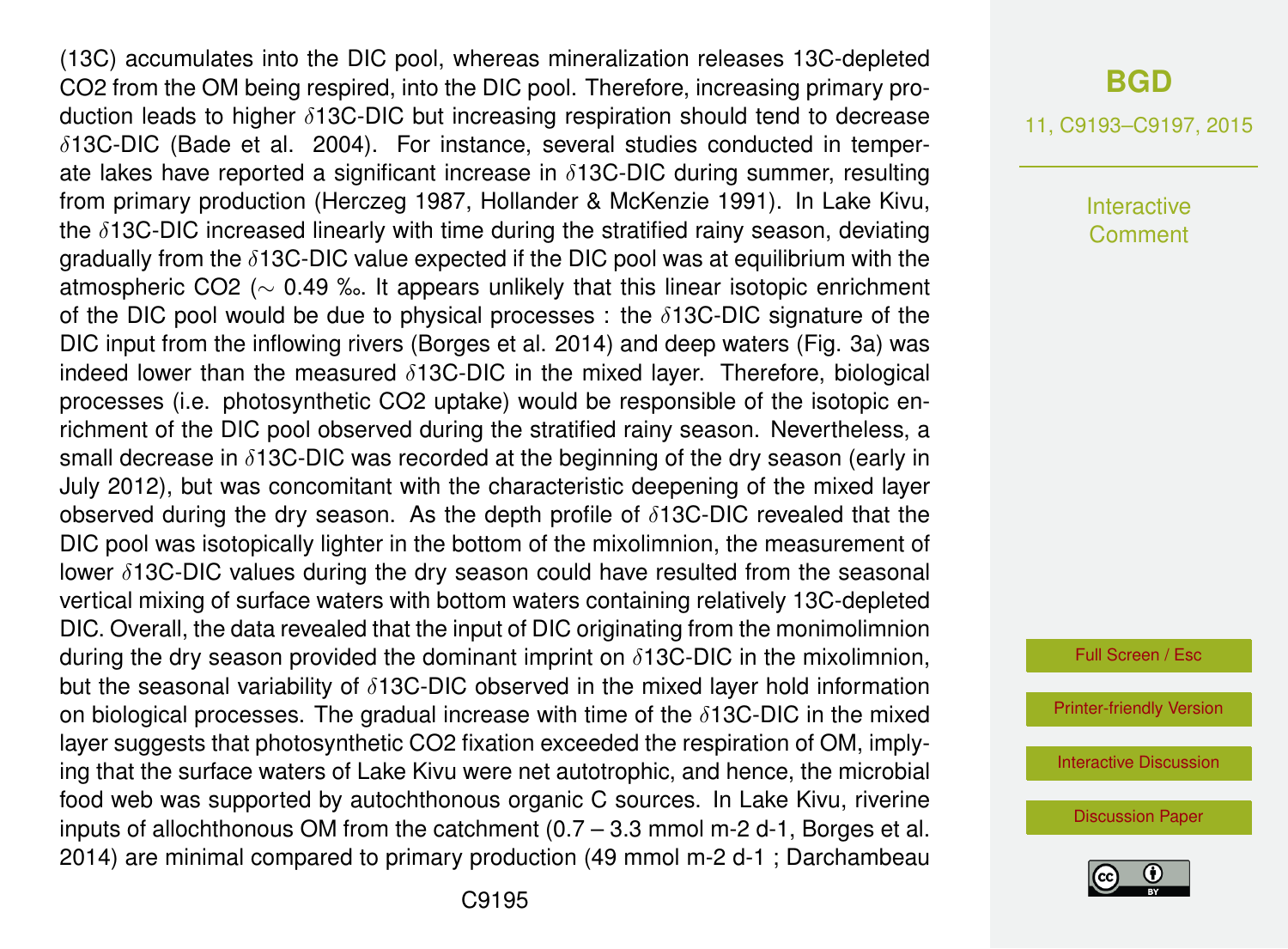et al. 2014) and the export of organic carbon to the monimolimnion of 9.4 mmol m-2 d-1 reported by Pasche et al. (2010). The outflow of organic carbon through the Ruzizi River is also relatively low and was computed to be 0.6 mmol m-2 d-1, based on the long term discharge average of Ruzizi (83.2 m3 s-1, Borges et al. 2014), the average POC and DOC in surface waters (0.052 and 0.142 mmol L-1) and the lake surface area (2322 km2). This nevertheless implies that the outputs of OM  $(9.4 + 0.7 = 10.1$  mmol m-2 d-1) are higher than the inputs of OM from the catchment (0.7-3.3 mmol m-2 d-1) suggesting a net autotrophic status. This conclusion is supported by the parallel study of Borges et al. (2014) who reported, based on a DIC (bulk concentration and isotopic) mass balance approach, that the mixed layer of Lake Kivu was net autotrophic while acting as a source of CO2 to atmosphere. Indeed, CO2 emissions to the atmosphere from Lake Kivu are sustained by CO2 inputs of geogenic origin from deep geothermal springs (Borges et al. 2014)".

Reference :

- Bade, D. L., Carpenter, S. R., Cole, J. J., Hanson, P. C., & Hesslein, R. H. (2004). Controls of δ13C-DIC in lakes: Geochemistry, lake metabolism, and morphometry. Limnology and Oceanography, 49: 1160-1172.

- Borges, A.V., Morana, C., Bouillon, S., Servais, P., Descy, J-P., & Darchambeau, F. (2014). Carbon cycling of Lake Kivu (East Africa) : Net autotrophy in the epilimnion and emission of CO2 to the atmosphere sustained by geogenic inputs. PLoS ONE 9(10): e109500. doi:10.1371/journal.pone.0109500

- Darchambeau, F., Sarmento, H., & Descy, J-P. (2014). Primary production in a tropical large lake: The role of phytoplankton composition. Science of the Total Environment, 473: 178-188.

- Herczeg, A. L. (1987). A stable carbon isotope study of dissolved inorganic carbon cycling in a softwater lake. Biogeochemistry, 4: 231-263.

## **[BGD](http://www.biogeosciences-discuss.net)**

11, C9193–C9197, 2015

Interactive Comment

Full Screen / Esc

[Printer-friendly Version](http://www.biogeosciences-discuss.net/11/C9193/2015/bgd-11-C9193-2015-print.pdf)

[Interactive Discussion](http://www.biogeosciences-discuss.net/11/17227/2014/bgd-11-17227-2014-discussion.html)